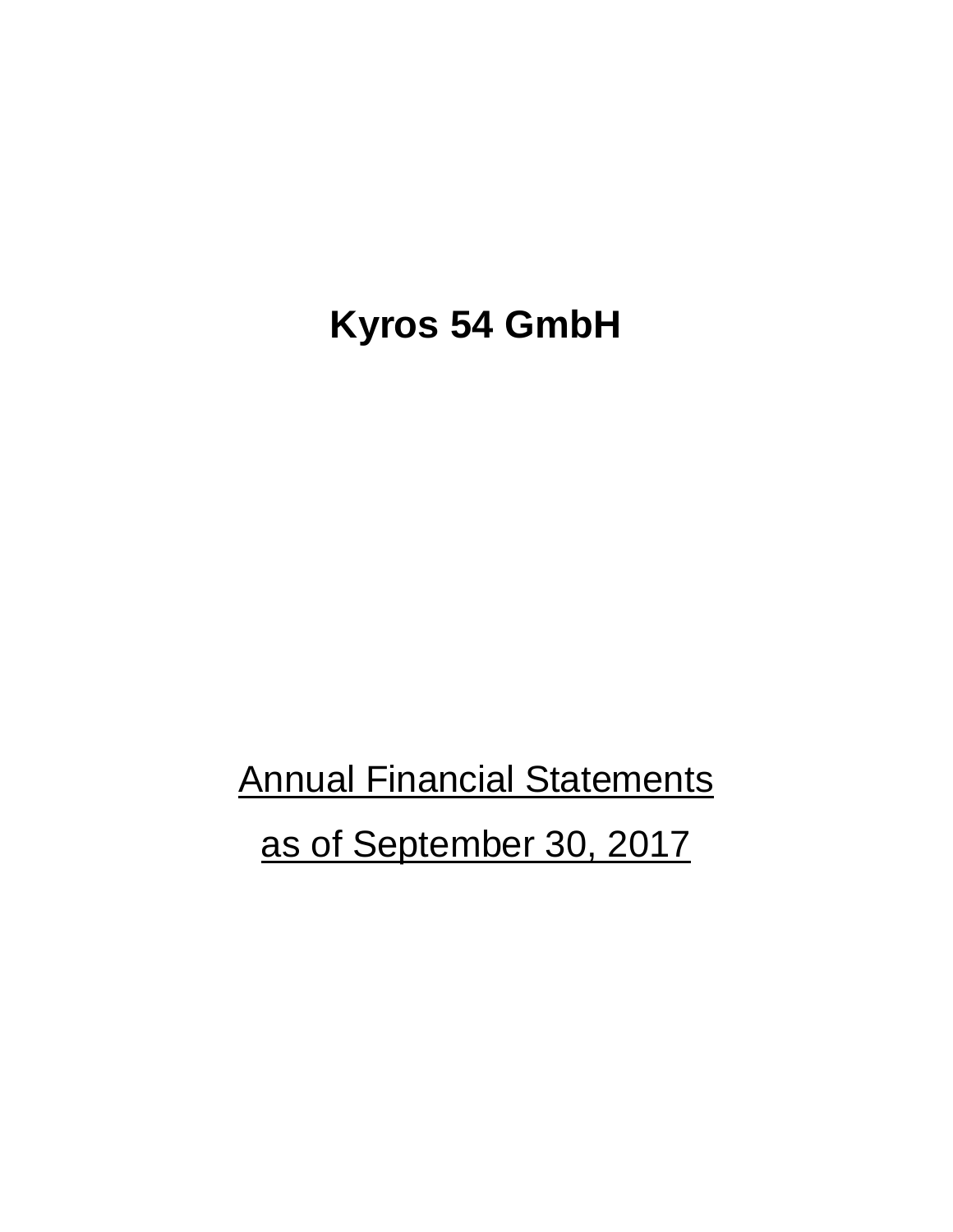## **Kyros 54 GmbH Registered office: Munich; HRB 234977 District Court of Munich Balance sheet as of September 30, 2017**

| <b>Assets</b>                                                                                                    |            | <b>Liabilities and equity</b>                                                                                                                      |                                                       |
|------------------------------------------------------------------------------------------------------------------|------------|----------------------------------------------------------------------------------------------------------------------------------------------------|-------------------------------------------------------|
| A. Current assets                                                                                                | <b>EUR</b> | A. Equity                                                                                                                                          | <b>EUR</b>                                            |
| I. Receivables and other assets<br>Receivables from affiliated companies<br>thereof from shareholders €99,696.01 | 99,696.01  | <b>Issued capital</b><br>II. Capital reserve<br>III. Net accumulated loss                                                                          | 25,000.00<br>100,000.00<br>$-15,564.40$<br>109,435.60 |
| II. Bank balances                                                                                                | 24,984.31  | <b>B.</b> Liabilities<br>Liabilities to banks<br>2. Trade payables<br>3. Liabilities to affiliated companies<br>thereof to shareholders €14,756.00 | 17.00<br>471.72<br>14,756.00<br>15,244.72             |
|                                                                                                                  | 124,680.32 |                                                                                                                                                    | <u>124,680.32</u>                                     |

Munich, October 18, 2017

Steffen Großberger Carina Schätzl